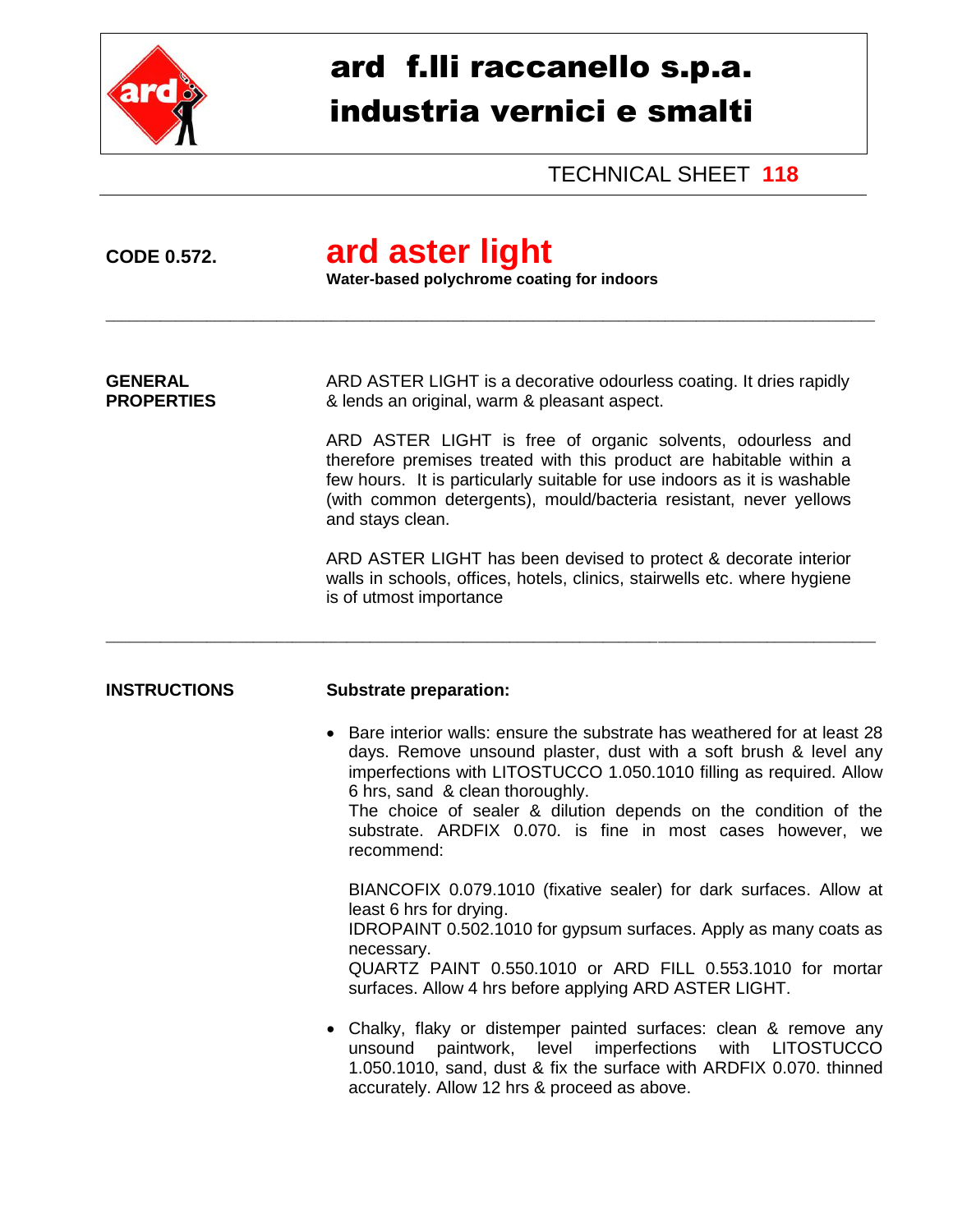- Bare wooden surfaces or chip board: clean the smoothed surface & level imperfections (knots, joints, rivets etc.) filling with LITOSTUCCO 1.050.1010. Sand, clean & apply one or two hands of IDROPAINT 0.502.1010. Allow 8 hrs & apply ARD ASTER LIGHT.
- Bare metal surfaces: remove rust & laminations with a wire brush or sand paper. Clean thoroughly & apply a coat of PRIMER UNIVERSALE 0.006.1010. Allow 8 hrs & apply ARD ASTER LIGHT.
- Sound painted metal surfaces: sand the whole surface, clean & apply IDROPAINT 0.502.1010. Allow 8 hrs & apply ARD ASTER LIGHT.
- Plastic (PVC) surfaces: degrease, sand, clean & apply IDROSMALTO OPACO 0.238. Allow 8 hrs & apply ARD ASTER LIGHT.
- Surfaces painted with ARD ASTER LIGHT: clean thoroughly with common powder detergents & rinse well. Ensure the surface is perfectly dry & apply a coat of IDROPAINT 0.502.1010. Allow 8 hrs & apply ARD ASTER LIGHT.

### **Application:**

- Shake before opening & stir well with a putty knife. The product is ready for use & does not require thinning.
- The ARD ASTER LIGHT effect is quaranteed by using the "ASTER" SPRAY" with a pressurized container (between 1,75 & 2,10 kg/cm²). Use either a standard nozzle or a low pressure volumetric compressor with a 2.5 mm Ø nozzle spray gun (MINI RIGO). Apply at a distance of about 30-40 cm in cross layers maintaining the same pressure.
- As ARD ASTER LIGHT is part of the 16COLOURS tinting systems it can be coloured with pastes below 1%. The basic hue we recommend is GERBERA 0.572.2474. Mixing with a putty-knife or a low speed mixer is preferable.
- The final effect may vary according to the amount of product applied. In order to guarantee a uniform effect ARD ASTER LIGHT must be sprayed regularly respecting the recommended coverage otherwise the shades will appear less intense.
- Wash equipment with water immediately after use.
- Do not apply when ambient humidity may cause condensation.
- Do not use products containing solvents to clean the surfaces painted with ARD ASTER LIGHT. Common detergents or even soap & water are sufficient. Allow at least 14 days from application before cleaning.
- If different batches are used we recommend mixing in order to avoid slight differences in the final aspect.
- Do not apply at below  $+5^{\circ}$ C. Store in cool, frost free premises.

| <b>TECHNICAL PROPERTIES</b> | <b>SPECIFIC WEIGHT</b> |                       | $1100 \pm 30$ g/l |
|-----------------------------|------------------------|-----------------------|-------------------|
|                             | VISCOSITY AT 20°C      |                       | $4500 \pm 500$ cP |
|                             | DRYING AT 20 °C        | <b>TOUCH DRYING</b>   | 3 hrs             |
|                             |                        | <b>THROUGH DRYING</b> | 24 hrs            |
|                             |                        |                       |                   |

\_\_\_\_\_\_\_\_\_\_\_\_\_\_\_\_\_\_\_\_\_\_\_\_\_\_\_\_\_\_\_\_\_\_\_\_\_\_\_\_\_\_\_\_\_\_\_\_\_\_\_\_\_\_\_\_\_\_\_\_\_\_\_\_\_\_\_\_\_\_\_\_\_\_\_\_\_\_\_\_\_\_\_\_\_\_\_\_\_\_\_\_\_\_\_\_\_\_\_